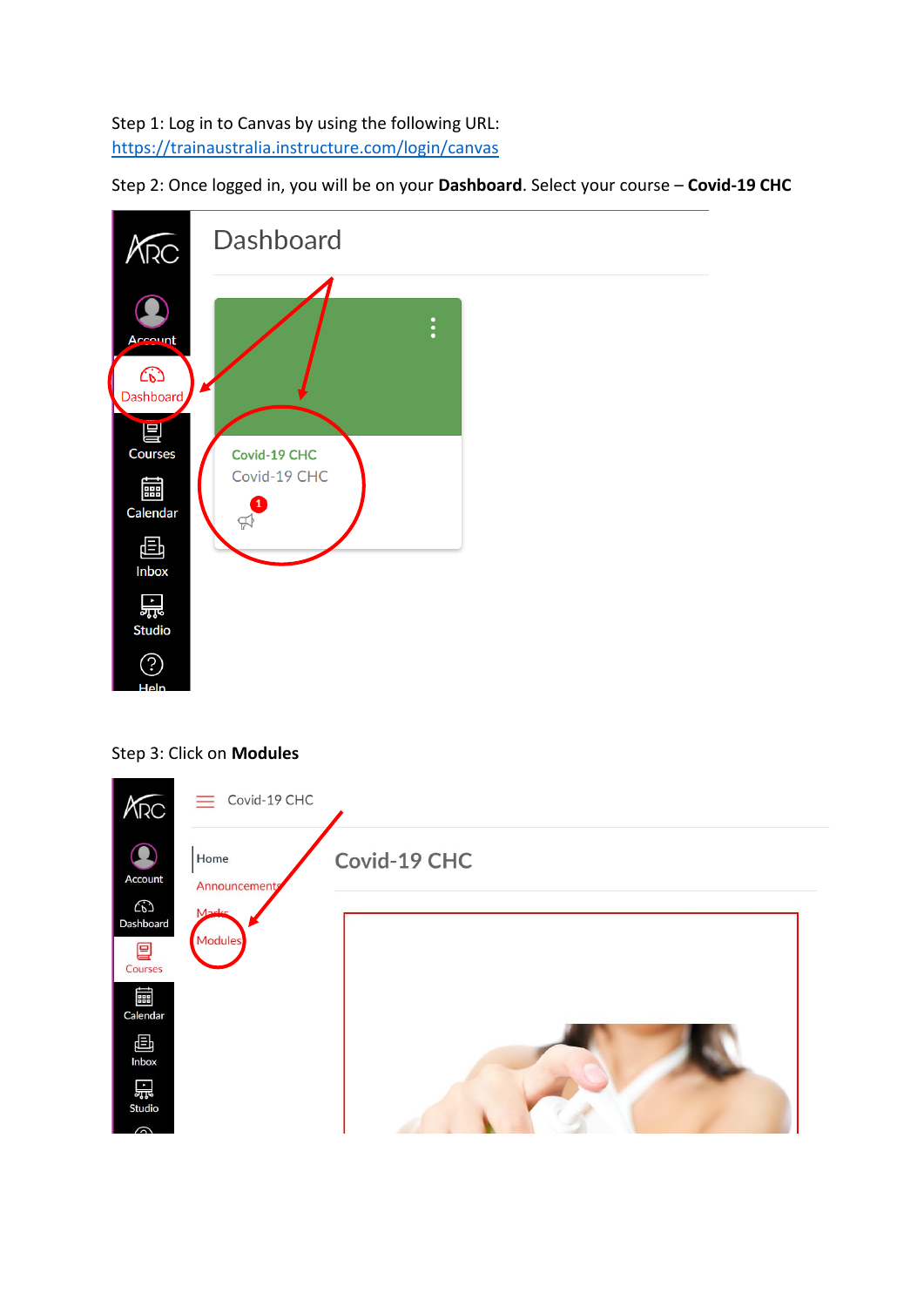Step 4: To access your learning material you need to read, click on **Learning Resource – COVID 19**

|                       | Marks   |                                                                                       |  |  |  |  |  |
|-----------------------|---------|---------------------------------------------------------------------------------------|--|--|--|--|--|
|                       | Modules | • Induction Module                                                                    |  |  |  |  |  |
| <b>Account</b>        |         | Induction - Task Sheet 1 (HLTINF001)<br>$\boldsymbol{\mathcal{Z}}$<br>1 pts   Viewed  |  |  |  |  |  |
| ධ<br><b>Dashboard</b> |         |                                                                                       |  |  |  |  |  |
| ▤<br><b>Courses</b>   |         | • HLTINF001 Comply with infection prevention and control policies and procedures      |  |  |  |  |  |
| 藟<br>Calendar         |         | HLTINF001 - Comply with infection prevention and control policies and procedures<br>P |  |  |  |  |  |
| 画<br><b>Inbox</b>     |         | Learning Resource - COVID 19<br>國<br>0 <sub>pts</sub>                                 |  |  |  |  |  |
| 岊<br><b>Studio</b>    |         | <b>Additional supporting resources</b><br>P                                           |  |  |  |  |  |
| ⓒ<br>Help             |         | HLTINF001 - Quiz 1<br>$\mathbf{z}$<br>21 pts                                          |  |  |  |  |  |
|                       |         | HLTINF001 - Quiz 2<br>82<br>18 pts                                                    |  |  |  |  |  |
|                       |         | HLTINF001 - Quiz 3<br>$\boldsymbol{\mathcal{Z}}$<br>20 pts                            |  |  |  |  |  |
|                       |         |                                                                                       |  |  |  |  |  |

Step 5: Then click **Launch Course**, this will open the resources in a new window.

 $\sum_{i=1}^{n}$ 

| Learning Resource - COVID |          |                             |  |                  |  |
|---------------------------|----------|-----------------------------|--|------------------|--|
| Due No Due Date           | Points 0 | Submitting an external tool |  |                  |  |
|                           |          |                             |  |                  |  |
|                           |          |                             |  |                  |  |
|                           |          |                             |  |                  |  |
|                           |          |                             |  | <b>HLTINF001</b> |  |
|                           |          |                             |  |                  |  |
|                           |          |                             |  | Launch course L' |  |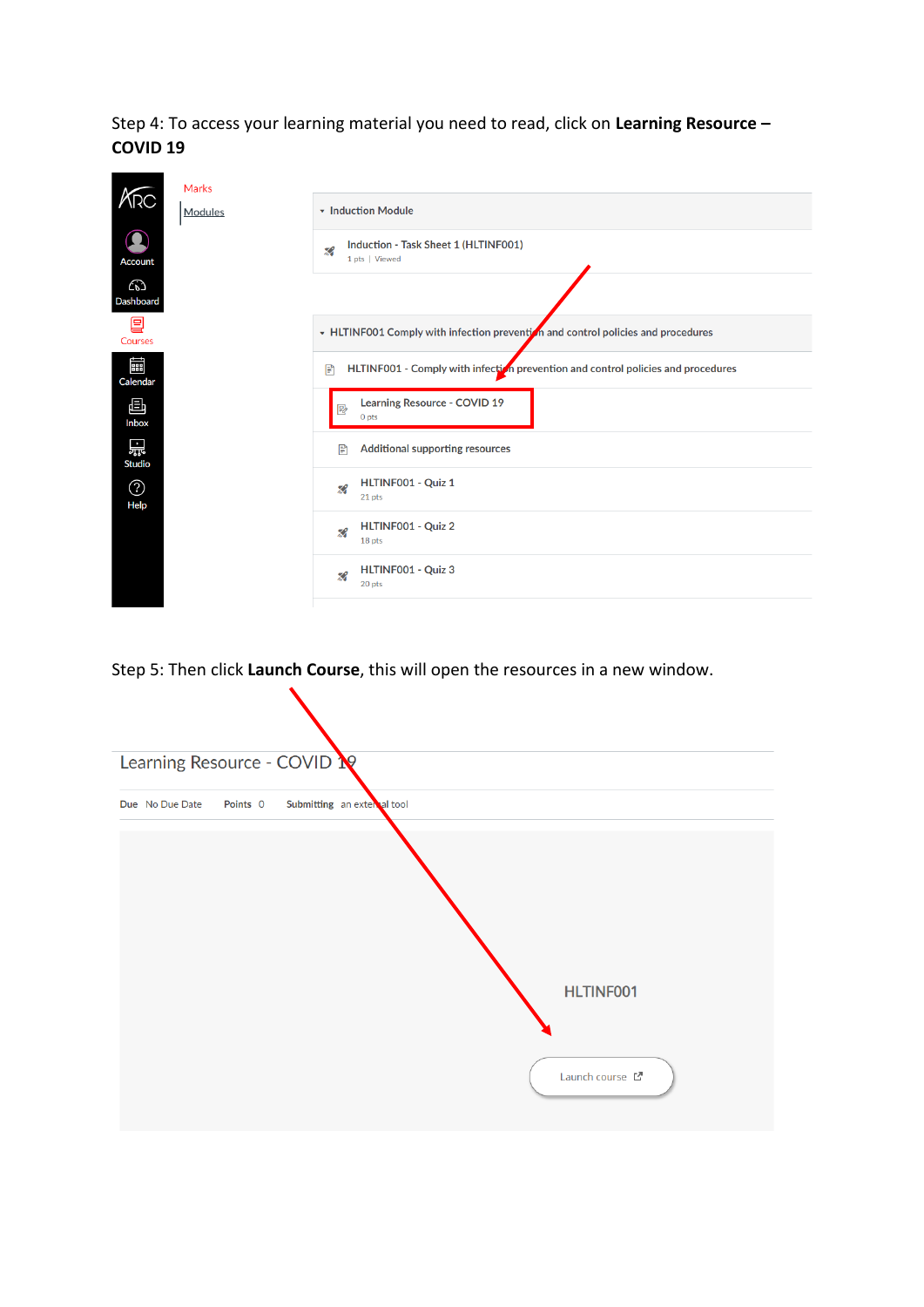**TON** 

Step 7: Navigate through the learning material by using the headings on the left-hand side or the arrows on the bottom right-hand corner. $\overline{\phantom{a}}$ 

| <b>MENU</b>                         | HLTINFO01 Final<br>$\equiv$ | <b>RESOURCES</b>                                                               |
|-------------------------------------|-----------------------------|--------------------------------------------------------------------------------|
| <b>Untitled Scene</b>               |                             | <b>IRC</b>                                                                     |
| HLTINF001                           |                             |                                                                                |
| <b>Unit Outcomes</b>                |                             |                                                                                |
| What is meant by "Infection Control |                             | <b>HLTINF001</b>                                                               |
| Pathogens                           |                             | Comply with Infection Prevention and Control<br><b>Policies and Procedures</b> |
| Modes of Transmission               |                             | START COURSE $-$                                                               |
| Chain of Infection                  |                             |                                                                                |
| <b>Risk Management</b>              |                             |                                                                                |
| <b>Risk Management</b>              |                             |                                                                                |
| <b>Managing Risks</b>               | $\blacksquare$              |                                                                                |

Step 6: Click on the picture of the Nurse to get into the learning material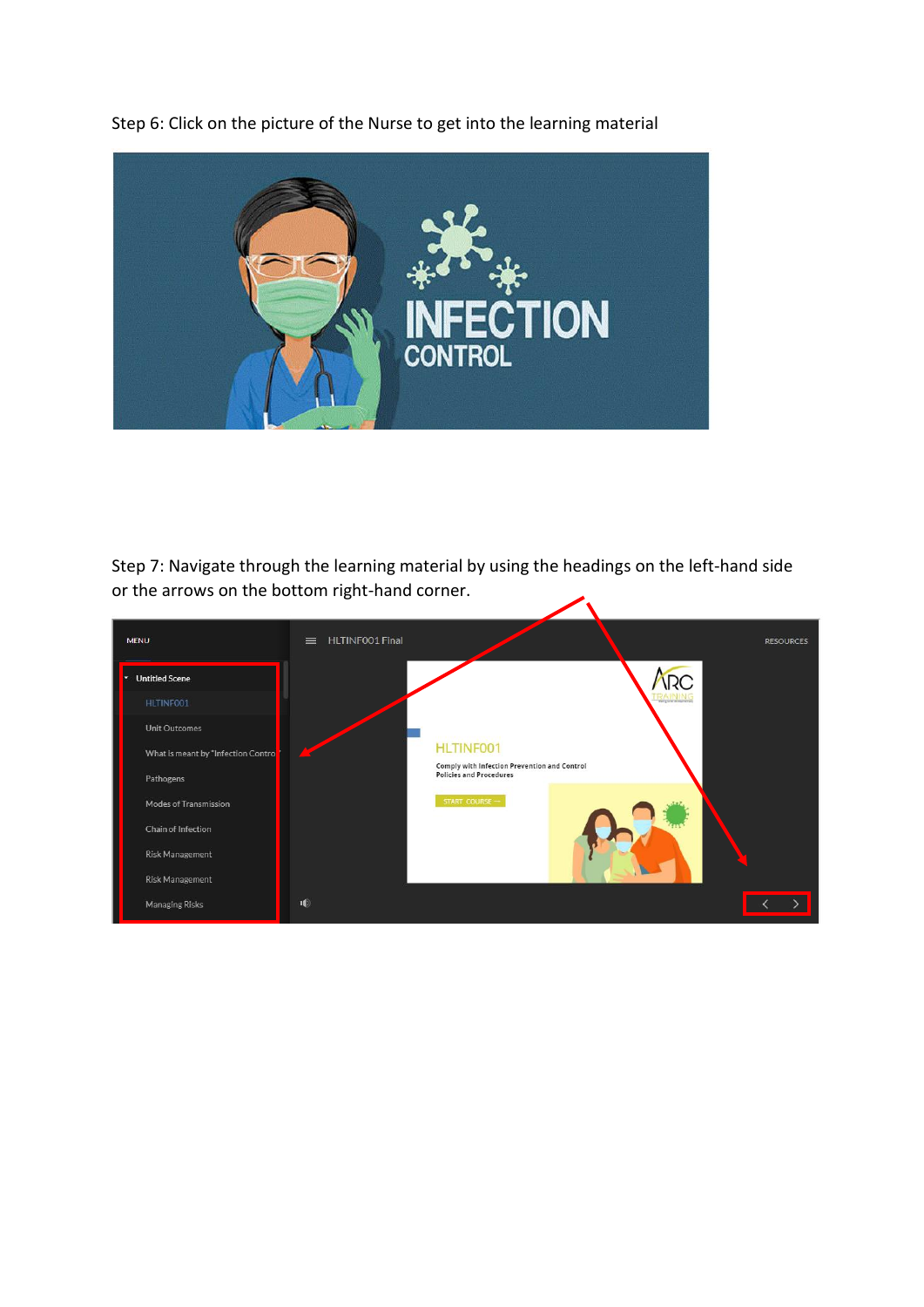Step 8: On the **Modules** page, click on **Additional supporting resources** to access more useful resources for your course.

| KRC                | Marks<br>Modules | • Induction Module                                                                    |  |  |  |  |
|--------------------|------------------|---------------------------------------------------------------------------------------|--|--|--|--|
| Account            |                  | Inquetion - Task Sheet 1 (HLTINF001)<br>$\boldsymbol{\mathcal{Z}}$<br>1 pts   Viewed  |  |  |  |  |
| ධ<br>Dashboard     |                  |                                                                                       |  |  |  |  |
| Γ⊒<br>Courses      |                  | • HLTINF001 Comply with infection prevention and control policies and procedures      |  |  |  |  |
| 鼺<br>Calendar      |                  | HLTINF001 - Comply with infection prevention and control policies and procedures<br>P |  |  |  |  |
| 画<br>Inbox         |                  | Learning Resource - COVID 19<br>國<br>0 pts                                            |  |  |  |  |
| 岊<br><b>Studio</b> |                  | <b>Additional supporting resources</b><br>P                                           |  |  |  |  |
| ⓒ<br>Help          |                  | HLTINF001 - Quiz 1<br>$\mathbf{z}$<br>21 pts                                          |  |  |  |  |
|                    |                  | HLTINF001 - Quiz 2<br>82<br>18 pts                                                    |  |  |  |  |
|                    |                  | HLTINF001 - Quiz 3<br>$\mathbf{z}$<br>20 pts                                          |  |  |  |  |

Step 9: To answer your assessments, click on **HLTINF001 - Quiz 1, HLTINF001 - Quiz 2** or **HLTINF001 - Quiz 3.**

|                    | <b>Marks</b>                                                                  |                                                                                     |  |  |  |  |
|--------------------|-------------------------------------------------------------------------------|-------------------------------------------------------------------------------------|--|--|--|--|
| NRC                | Modules                                                                       | • Induction Module                                                                  |  |  |  |  |
| <b>Account</b>     |                                                                               | Induction - Task Sheet 1 (HLTINF001)<br>82<br>1 pts   Viewed                        |  |  |  |  |
| ධ<br>Dashboard     |                                                                               |                                                                                     |  |  |  |  |
| l⊟<br>Courses      | • HLTINF001 Comply with infection vertion and control policies and procedures |                                                                                     |  |  |  |  |
| 藟<br>Calendar      |                                                                               | HLTINF001 - Comply with nection prevention and control policies and procedures<br>圕 |  |  |  |  |
| 画<br>Inbox         |                                                                               | Learning Resource COVID 19<br>國<br>0 pts                                            |  |  |  |  |
| 嵤<br><b>Studio</b> |                                                                               | Additional supporting resources<br>P                                                |  |  |  |  |
| ⊙<br>Help          |                                                                               | HLTINF001 - Quiz 1<br>82<br>21 pts                                                  |  |  |  |  |
|                    |                                                                               | HLTINF001 - Quiz 2<br>82<br>18 pts                                                  |  |  |  |  |
|                    |                                                                               | HLTINF001 - Quiz 3<br>$\boldsymbol{\mathcal{Z}}$<br>20 pts                          |  |  |  |  |
|                    |                                                                               |                                                                                     |  |  |  |  |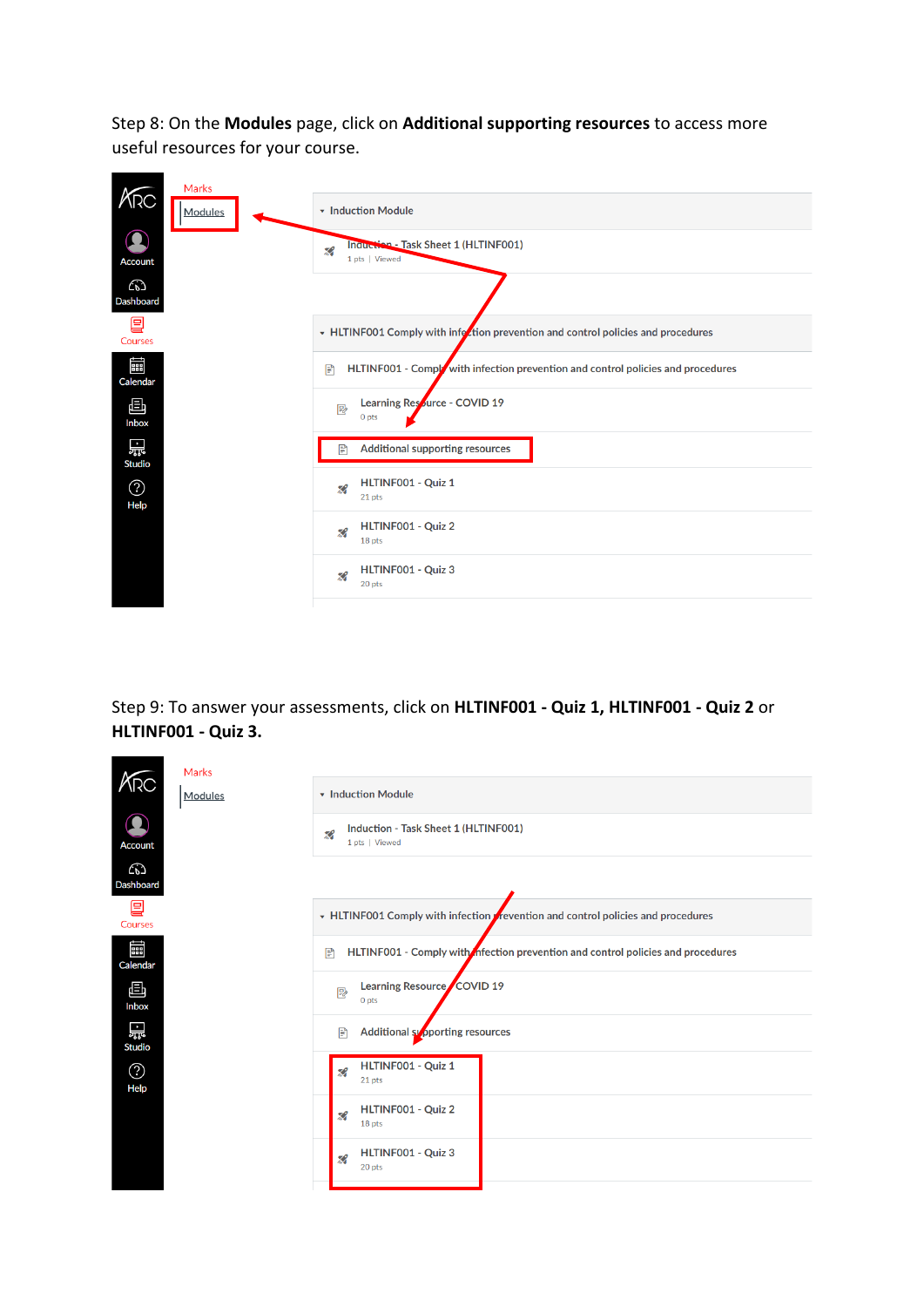

## Step 10: Click on **Take the Quiz** and complete the assessment questions on the next page.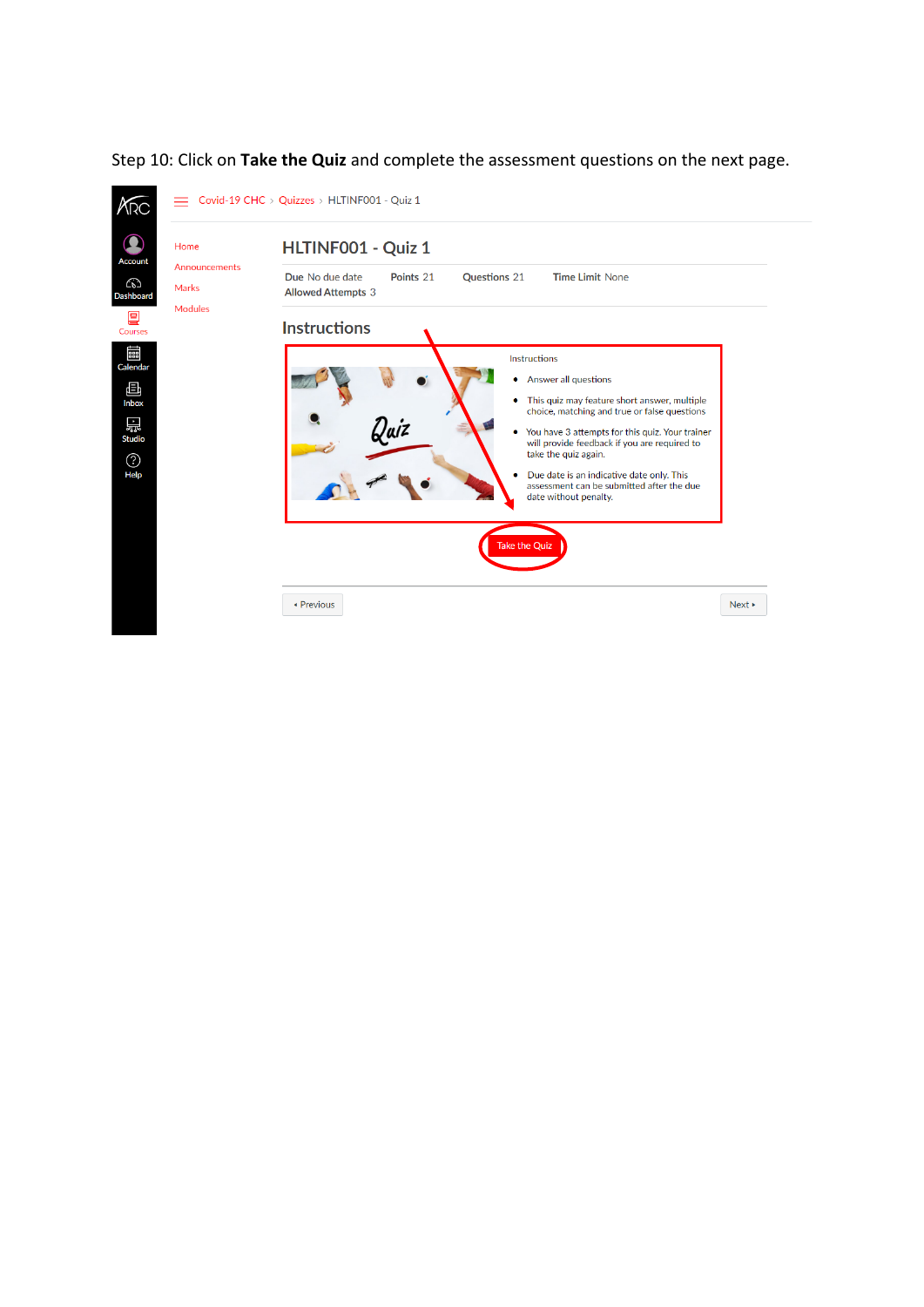Step 11: The system will automatically save your answers when you click anywhere in the blank white space on either side of the question. To confirm if your answers have been saved, scroll to the very bottom of the page to check that the timestamp matches the time on your device. If the time, matches, you can now exit the Quiz and come back to it at a later time.

To submit your work, click the **Submit** button. You will need to wait for your Trainer to then mark your assessment submission.

The system will auto-mark the multiple choice and true/false questions. You will need to wait for a Trainer to mark your work before you reattempt the Quiz.

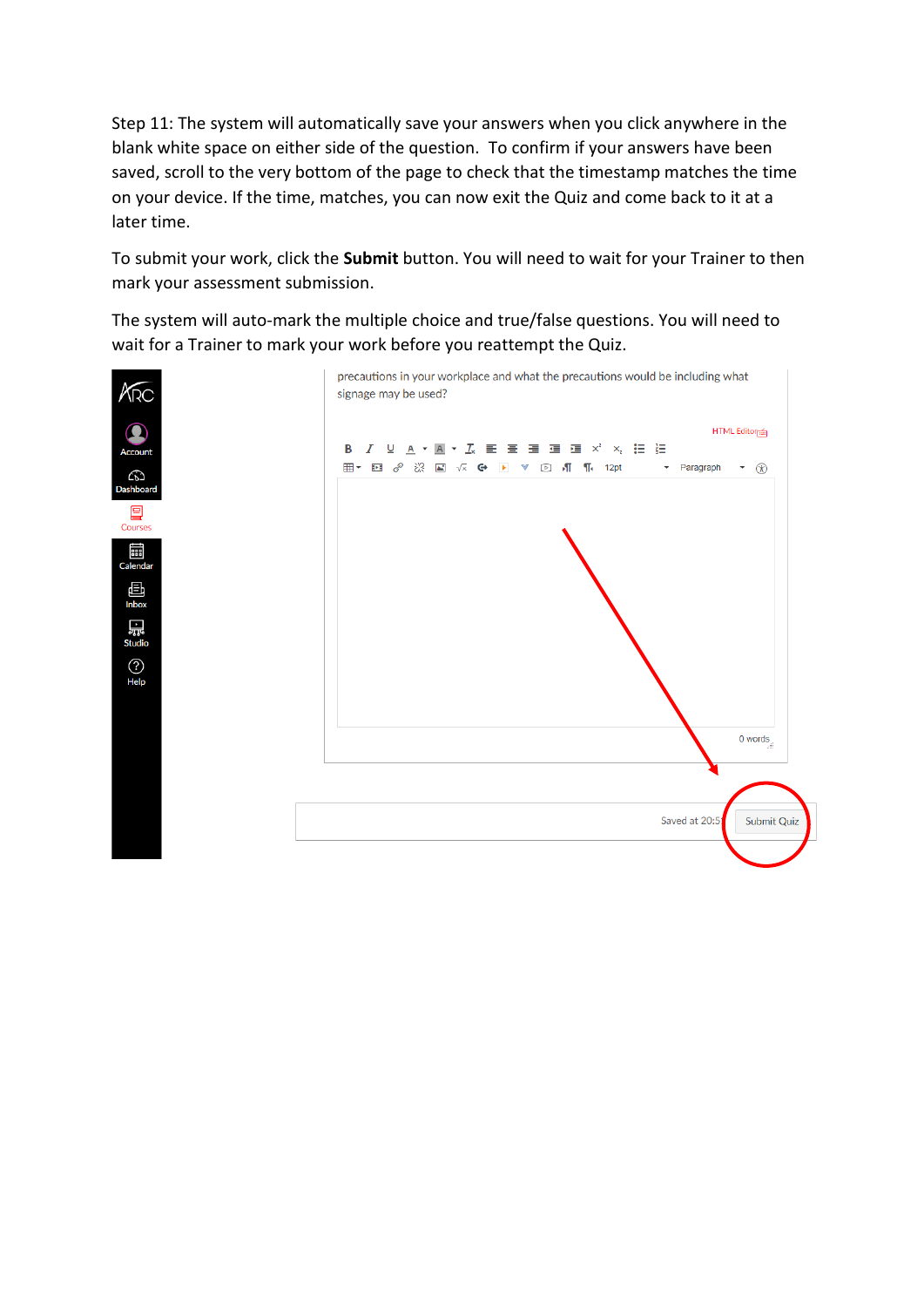Step 12: Once a Trainer marks your assessments, you can check your how many questions you got correct by clicking on the **Marks** page.



Step 13: A rocket ship will indicate the Trainer needs to mark your assessment. Once marked, you will receive your score for your assessment. You will need to get all questions correct so if you do not get full marks, you will need to attempt the Quiz again.

| <b>Name</b>        | Due | <b>Status</b> | <b>Score</b> | Out of |   |
|--------------------|-----|---------------|--------------|--------|---|
| HLTINF001 - Quiz 1 |     |               | 18           | 21     | 中 |
| HLTINF001 - Quiz 2 |     |               | Z,           | 18     |   |
| HLTINF001 - Quiz 3 |     |               | Z,           | 20     |   |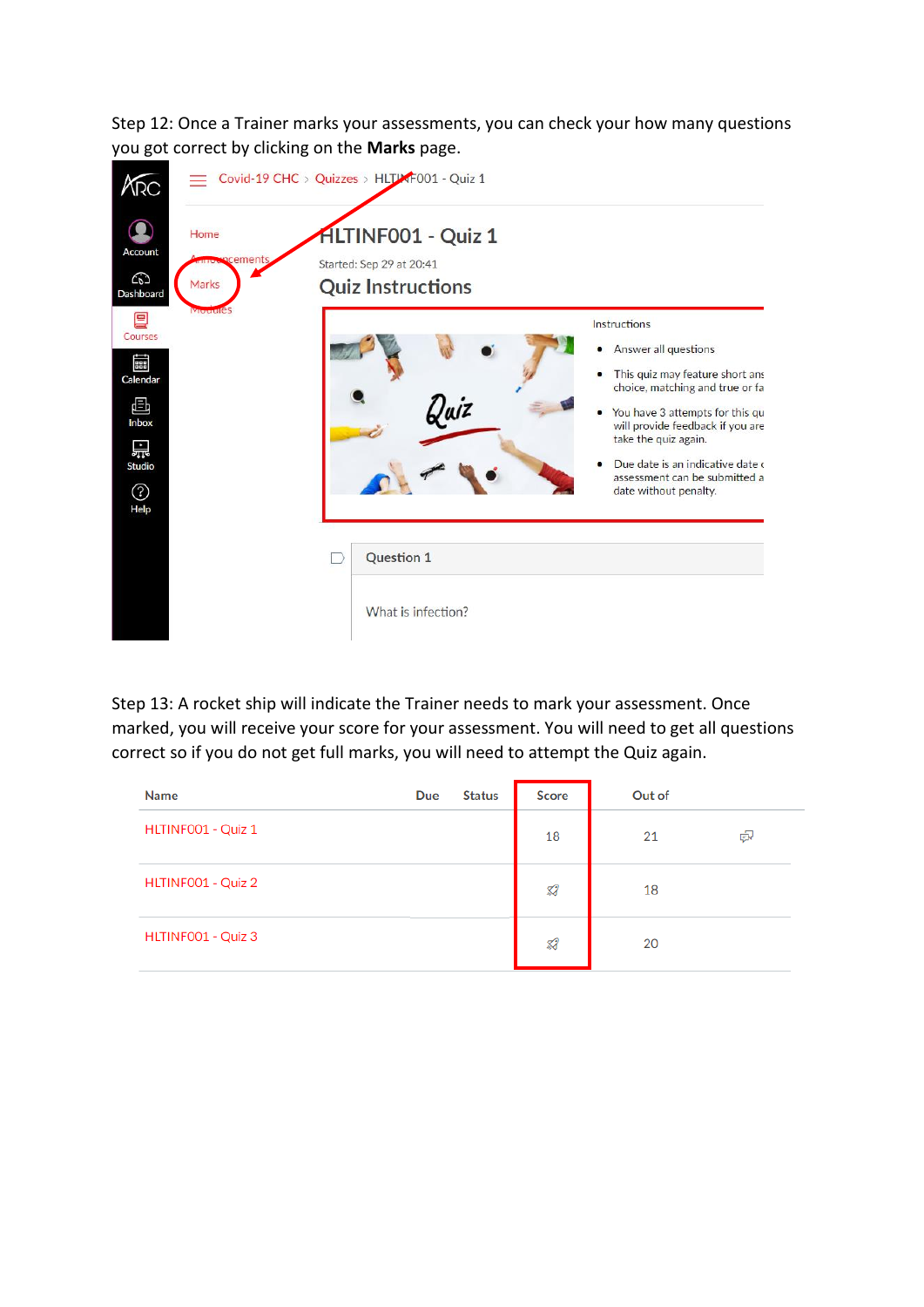Step 14: To Resubmit, click on the Quiz, read the feedback given by your Trainer and click on **Take the Quiz Again** and **only redo the questions that you got incorrect.**

You can view your previous answers by going to your **Attempt History** further down this page.